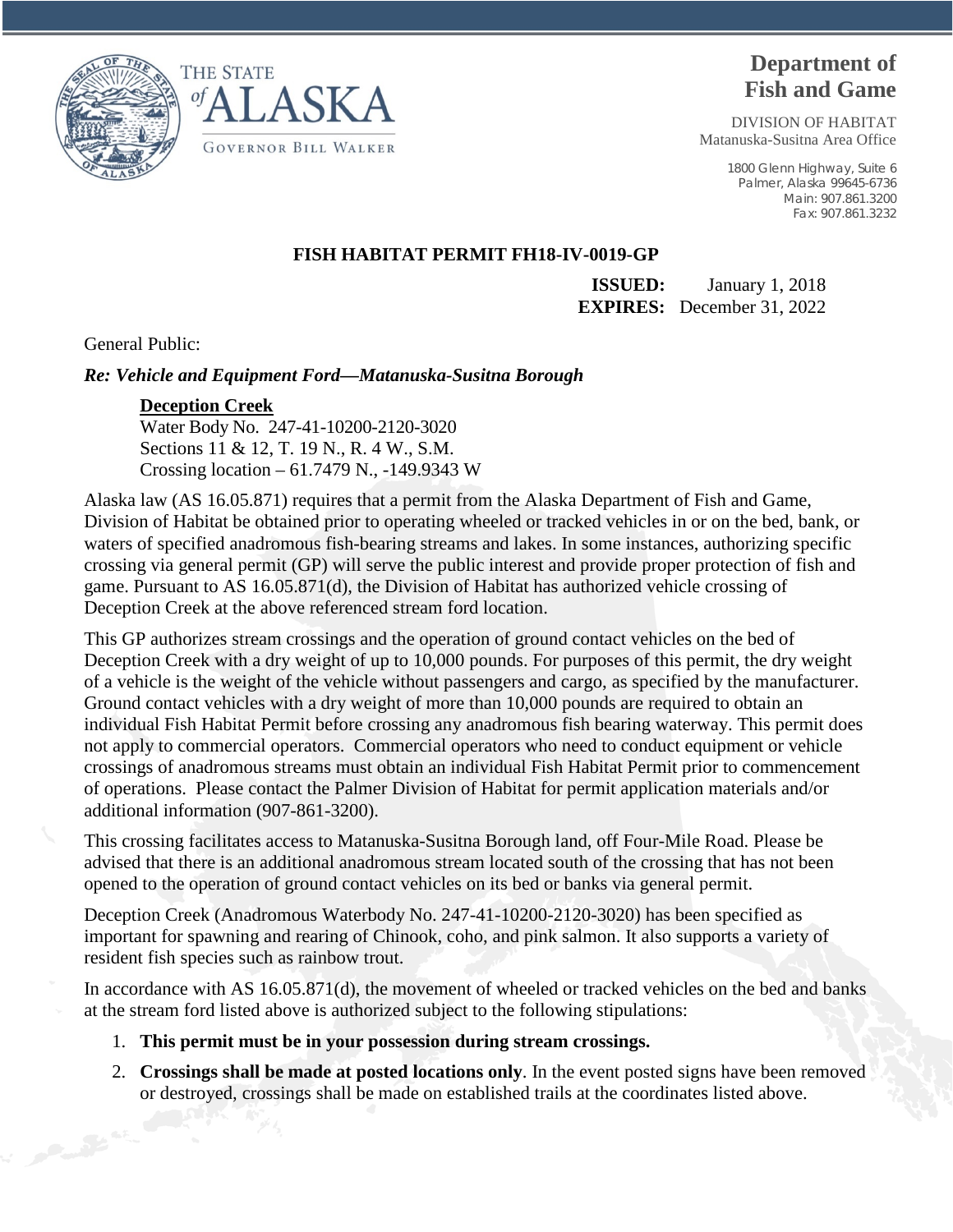- 3. **Stream crossings shall be made as directly as possible**. This is usually perpendicular to the flow of the water. However, the Division of Habitat is aware that the safest route across a stream may not be perpendicular to the flow. Because of this, non-perpendicular crossings may be necessary for safety and are allowed when appropriate.
- 4. **Vehicle operations within streams shall be limited to that necessary to safely cross the water body.** Driving a vehicle up and downstream for any other purpose, including general recreation, is strictly prohibited.
- 5. **Vehicles may not linger or delay while crossing streams.** Washing mud from vehicles while the vehicle is in the flowing waters of a stream is prohibited.
- 6. **Ground contact vehicles shall not be parked below the ordinary high water line of any anadromous stream**.
- 7. **The bed or banks of this specified water body shall not be altered or disturbed in any way to facilitate stream crossings.** Existing fords shall not be modified, expanded, repaired, or otherwise changed without the prior written approval of the Division of Habitat.

## **Please be reminded that harassing fish while crossing any stream is prohibited by state law (5 AAC 75.060).**

You are responsible for the actions of contractors, agents, or other persons who perform work to accomplish the approved activity. For any activity that significantly deviates from the approved plan, you shall notify the Division of Habitat and obtain written approval in the form of a permit amendment before beginning the activity. Any action that increases the project's overall scope or that negates, alters, or minimizes the intent or effectiveness of any stipulation contained in this permit will be deemed a significant deviation from the approved plan. The final determination as to the significance of any deviation and the need for a permit amendment is the responsibility of the Division of Habitat. Therefore, it is recommended you consult the Division of Habitat immediately when a deviation from the approved plan is being considered.

For the purpose of inspecting or monitoring compliance with any condition of this permit, you shall give an authorized representative of the State free and unobstructed access, at safe and reasonable times, to the permit site. You shall furnish whatever assistance and information as the authorized representative reasonably requires for monitoring and inspection purposes.

This letter constitutes a permit issued under the authority of AS 16.05.871. Please be advised that this determination applies only to activities regulated by the Division of Habitat; other agencies also may have jurisdiction under their respective authorities. This determination does not relieve you of your responsibility to secure other permits; state, federal, or local. You are still required to comply with all other applicable laws.

In addition to the penalties provided by law, this permit may be terminated or revoked for failure to comply with its provisions or failure to comply with applicable statutes and regulations. The department reserves the right to require mitigation measures to correct disruption to fish and game created by the project and which was a direct result of the failure to comply with this General Permit or any applicable law.

You shall indemnify, save harmless, and defend the department, its agents, and its employees from any and all claims, actions, or liabilities for injuries or damages sustained by any person or property arising directly or indirectly from permitted activities or your performance under this permit. However, this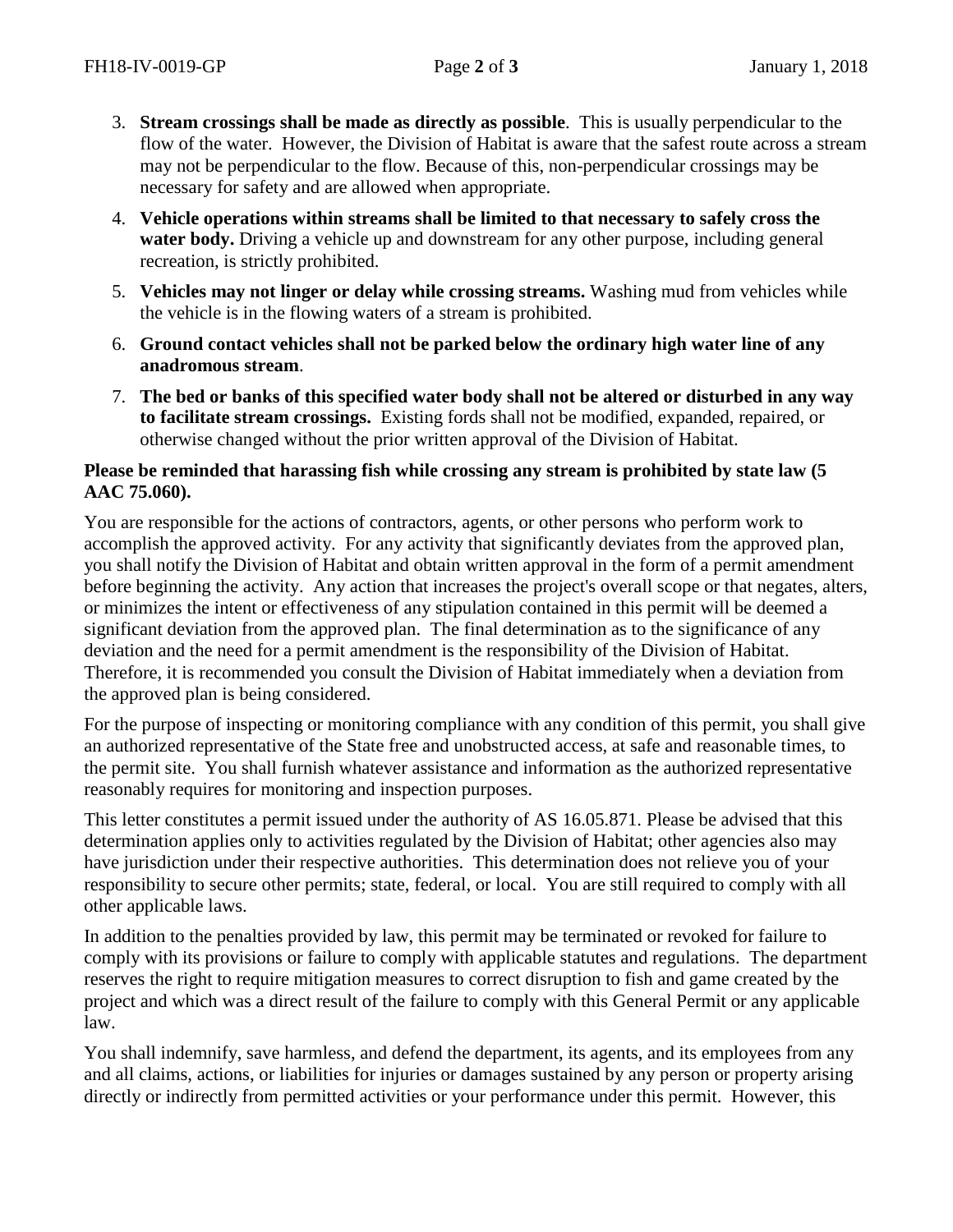provision has no effect if, and only if, the sole proximate cause of the injury is the department's negligence.

This permit decision may be appealed in accordance with the provisions of AS 44.62.330-630.

If you have any questions, please call the Palmer Division of Habitat at (907) 861-3200.

Sincerely,

Sam Cotten, Commissioner

on Benkert

By: Ron Benkert, Regional Manager Division of Habitat (907) 861-3200

Enclosure: Deception Creek Crossing Map

-jmk

| $cc$ : | D. Dahl, AWT   | S. Ivey, SF     |
|--------|----------------|-----------------|
|        | D. Massie, AWT | Pagemaster, COI |

C. Larson, DNR A. Ott, Habitat E T. Hansen, SF T. Long, SF